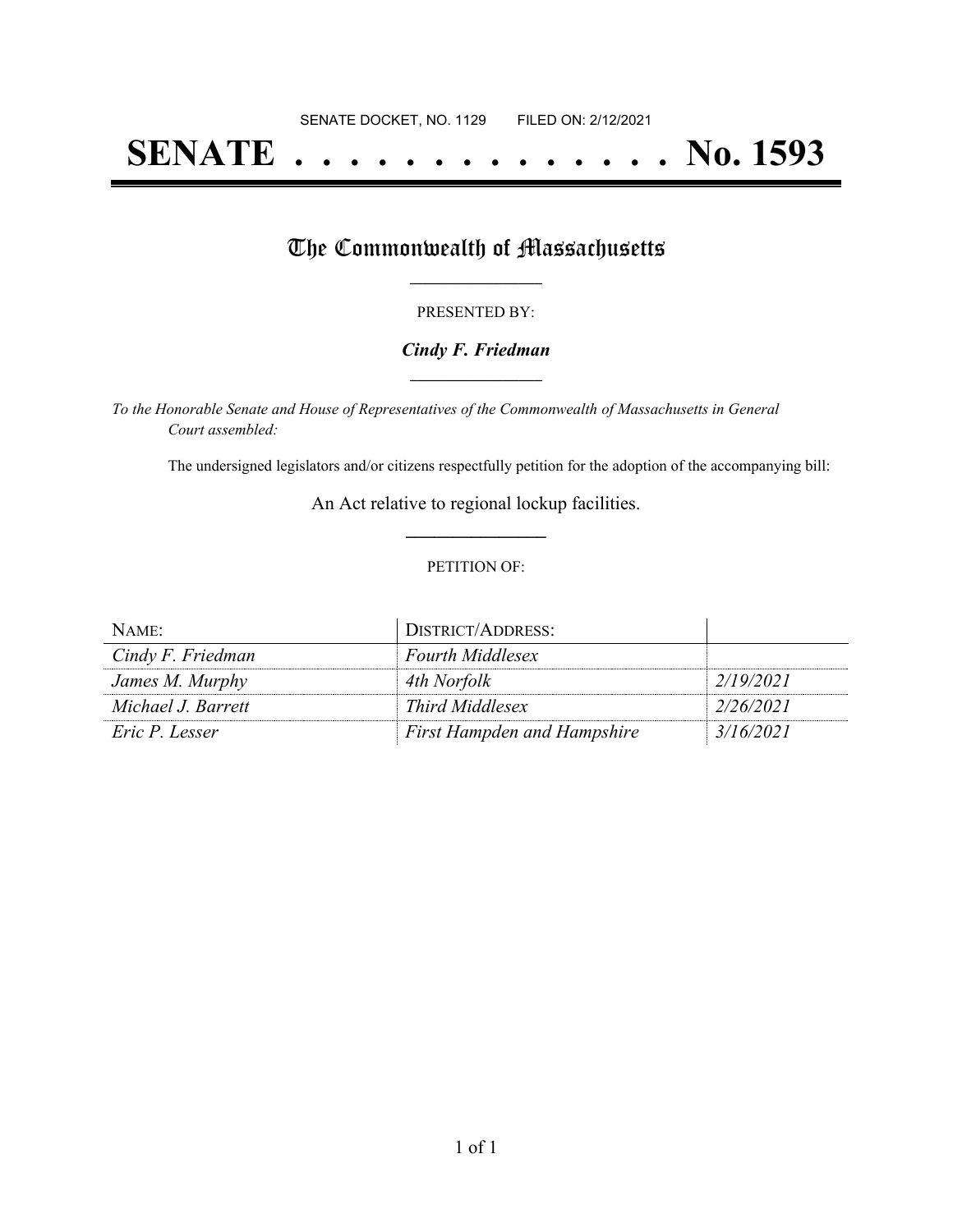#### SENATE DOCKET, NO. 1129 FILED ON: 2/12/2021

# **SENATE . . . . . . . . . . . . . . No. 1593**

By Ms. Friedman, a petition (accompanied by bill, Senate, No. 1593) of Cindy F. Friedman, James M. Murphy, Michael J. Barrett and Eric P. Lesser for legislation relative to regional lockup facilities. Public Safety and Homeland Security.

### [SIMILAR MATTER FILED IN PREVIOUS SESSION SEE SENATE, NO. *1412* OF 2019-2020.]

### The Commonwealth of Massachusetts

**In the One Hundred and Ninety-Second General Court (2021-2022) \_\_\_\_\_\_\_\_\_\_\_\_\_\_\_**

**\_\_\_\_\_\_\_\_\_\_\_\_\_\_\_**

An Act relative to regional lockup facilities.

Be it enacted by the Senate and House of Representatives in General Court assembled, and by the authority *of the same, as follows:*

#### 1 SECTION 1. Section 34 of chapter 40 of the General Laws, as appearing in the 2018

2 Official Edition, is hereby amended by inserting after the word "shall", in line 2, the following

3 words:- , unless a member of a regional lockup facility,.

4 SECTION 2. Said section 34 of said chapter 40, as so appearing, is hereby further

5 amended by inserting after the word "thereby", in line 8, the following words:- , or to the

6 regional lockup facility if the city or town is a member of such a facility pursuant to section 34A

7 of this chapter.

8 SECTION 3. Said chapter 40, as so appearing, is hereby further amended by inserting

9 after section 34 the following section:-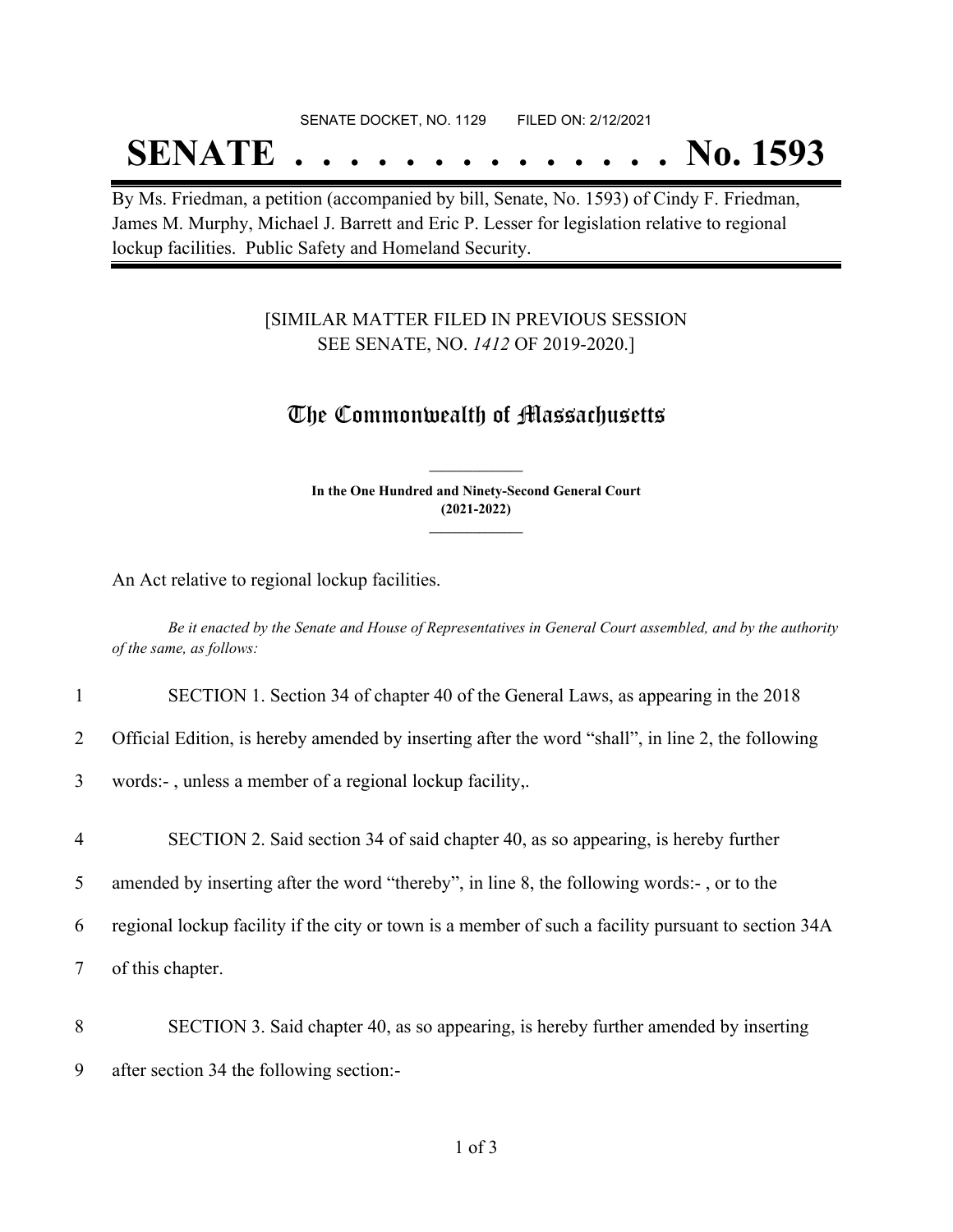Section 34A. The sheriff of each county may establish one or more regional lockup facilities within the county to which persons arrested with or without a warrant or any person arrested under any civil process may be committed. Any county regional lockup facility established under this section shall have the same function and power as a lockup established under section 34 of this chapter. A city or town may become a member of a county regional lockup facility system by executing, with the consent of the county commissioners, a written agreement with the county sheriff. The agreement shall be filed with the city or town clerk, the county commissioners, and the secretary of state, and shall set forth the details as to the transportation, booking, fees to be paid per incarcerated person, and an indemnification agreement.

 Police officers who are transporting an incarcerated person to a regional lockup facility shall, during transport, have the full authority and jurisdiction of a police officer through any city, town, or county. The requirements and duties set forth in sections 36A through 36C, inclusive, of this chapter shall pertain to the regional lockup facility and the sheriff's department personnel, except that training shall be completed within 1 year of the establishment of such a facility. A city or town police department that is a member of a county regional lockup facility system does not have to comply with section 36C of this chapter. The regional lockup facility administrator and deputy sheriffs of the county where the regional lockup facility is located shall have the same authority, jurisdiction, and duty as a police officer to detain, book, hold, and transport a pre-arraignment incarcerated person or any other incarcerated person to or from the regional lockup facility.

 SECTION 4. Section 35 of said chapter 40, as so appearing, is hereby amended by adding the following paragraph:-

of 3